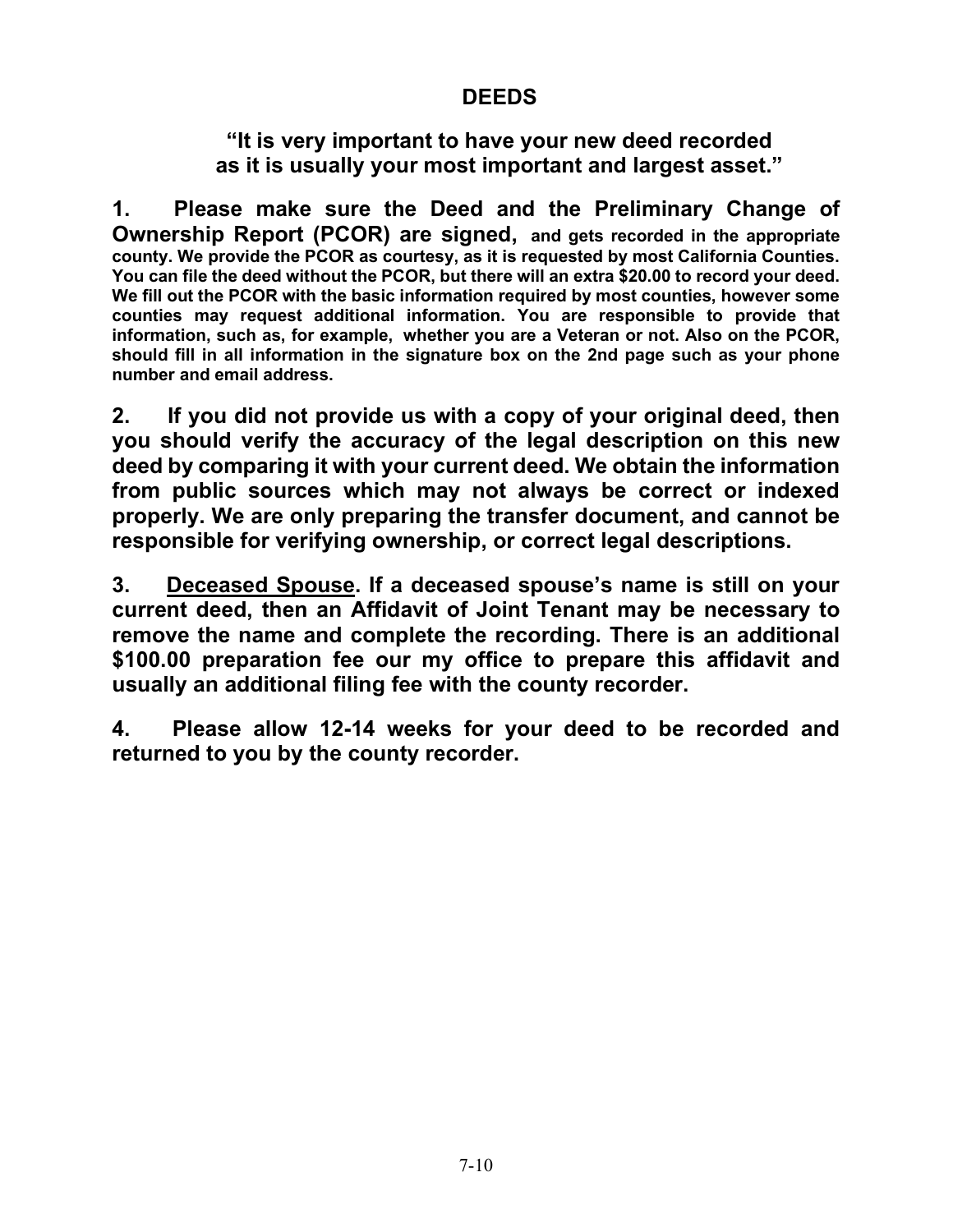# RECORDING OPTIONS

### OPTION ONE: LAW OFFICE

If you would like our law office to record your new California deed for your PRIMARY RESIDENCE, please send a \$100.00 check made payable to BENEFICIAL LEGAL, and the signed deed along with the signed Preliminary Change of Ownership Report to:

BENEFICIAL LEGAL (ATTN:DEEDS) 22336 HARPER AVENUE SAINT CLAIR SHORES, MI 48080-1818

To record any other California properties or any out-of-state deeds, the fee is \$200.00 per deed (Some other states may require a larger fee, such as Louisiana, which is \$250.00; and if so, our office will contact you.). We do not record Hawaii deeds or Cook County, Illinois.

For recording an affidavit, it is \$150.00.

Please allow 12-14 weeks for your deed to be recorded and returned to you by the county recorder.

#### OPTION TWO: RECORD YOUR OWN DEED

If you chose to record your own deed, please contact the Recorder or Register of Deeds for the county in which the property is located. The recorder will provide information and directions on how to have your new deed recorded, including the amount of the filing fee, mailing address, and tax stamps (if necessary). An out of state deed may also require the completion of a separate property transfer form, that you will need to obtain. Please allow 12-14 weeks for your deed to be recorded and returned to you by the county recorder.

IF YOU CHOOSE TO RECORD YOUR DEEDS, YOU MUST MAKE SURE ALL INFORMATION IS CORRECT ON THE DEED AND ANY OTHER FORMS BEFORE RECORDING THE DEED. ALSO, YOU ARE RESPONSIBLE FOR ENSURING ALL NECESSARY FORMS ARE PRESENTED TO THE COUNTY WHEN RECORDING.